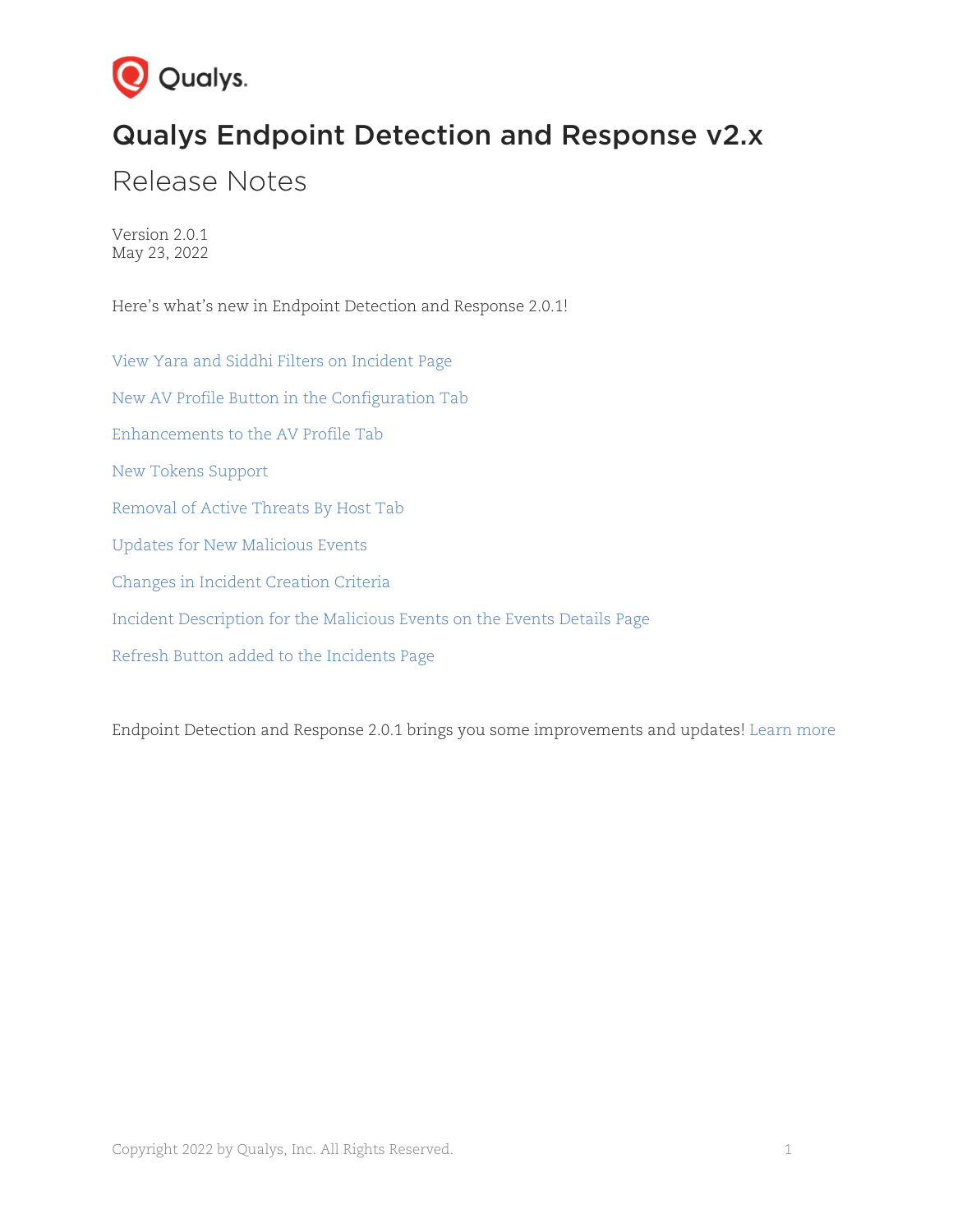#### <span id="page-1-0"></span>View Yara and Siddhi Filters on Incident Page

You can now view the threat details for an event or incident using the Yara and Siddhi filters on the **Incident** page. You can filter the threats from the left pane of the Incident page.

| Endpoint Detection and Response $\vee$ |             |                               |                   | DASHBOARD                                  | <b>HUNTING</b><br><b>INCIDENTS</b> | <b>ASSETS</b><br><b>RESPONSES</b><br>CONFIGURATION |                               | 8Q                            |
|----------------------------------------|-------------|-------------------------------|-------------------|--------------------------------------------|------------------------------------|----------------------------------------------------|-------------------------------|-------------------------------|
| <b>Incidents</b>                       |             |                               |                   |                                            |                                    |                                                    |                               |                               |
|                                        |             | ×                             |                   | incident.yara.rulename: 'O_test_over_95kb' |                                    |                                                    | $\odot$                       | Last 30 Days $\vee$           |
| 4.02K                                  |             | SCORE                         |                   | DETECTED INCIDENTS                         |                                    |                                                    |                               |                               |
| <b>Total Incidents</b>                 |             |                               |                   |                                            | 36                                 | 4.01K                                              | 28                            |                               |
|                                        |             |                               |                   | 10                                         | <b>Contains Process</b>            | <b>Contains File</b>                               | <b>Contains Network</b>       | Contains                      |
| $6$ more $%$                           |             |                               |                   |                                            |                                    |                                                    | 1 - 50 of 4015 $\boxed{2}$    | 山心画                           |
| YARA                                   |             | DETECTED                      | <b>RISK SCORE</b> | INCIDENT DESCRIPTION                       | OS.                                | HOST                                               | DETECTED EVENTS               | UPDATED                       |
| Q_test_below_85<br>Q_test_over_95kb    | 52<br>4.02K | 18/04/2022<br>10:08:46 AM     | 10                | <b>Malicious Incident activity found</b>   |                                    |                                                    | Network, Mutex<br>2089 Events | 5 minutes ago<br>07:55:37 AM  |
| Q_vara_100kb<br>13 more                | 2.75K       | 33 minutes ago<br>07:27:41 AM | $\boxed{9}$       | <b>Malicious Incident activity found</b>   |                                    |                                                    | File<br>1 Event               | 30 minutes ago<br>07:30:53 AM |
| SIDDHI<br>CR_PROCESS_00<br>CR_REG_0001 | 4           | 33 minutes ago<br>07:27:32 AM | $\boxed{9}$       | <b>Malicious Incident activity found</b>   |                                    |                                                    | File<br>2 Events              | 30 minutes ago<br>07:30:48 AM |
| K1112<br>K1114                         |             | 33 minutes ago<br>07:27:32 AM | $\boxed{9}$       | <b>Malicious Incident activity found</b>   |                                    |                                                    | File<br>2 Events              | 30 minutes ago<br>07:30:45 AM |
| K1122<br>45 more V                     | 3           | 33 minutes ago<br>07:27:31 AM | 9                 | <b>Malicious Incident activity found</b>   |                                    |                                                    | File<br>1 Event               | 30 minutes ago<br>07:30:34 AM |

#### <span id="page-1-1"></span>New AV Profile Button in the Configuration Tab

The **New AV Profile** button provides various settings to create a profile. When you click the New AV Profile button, the AV Profile Details window provides you to choose the scans and assets you require for your profile.

<span id="page-1-2"></span>

| Endpoint Detection and Response $\vee$ | <b>DASHBOARD</b>                       | <b>INCIDENTS</b>      | <b>HUNTING</b> | <b>ASSETS</b> | <b>RESPONSES</b> | <b>CONFIGURATION</b> |  |
|----------------------------------------|----------------------------------------|-----------------------|----------------|---------------|------------------|----------------------|--|
| Configuration                          | <b>AV Profile</b><br><b>Yara Rules</b> |                       |                |               |                  |                      |  |
|                                        | Search for profiles                    |                       |                |               |                  |                      |  |
| <b>Total AV Profiles</b>               | Actions $(0)$ $\vee$                   | <b>New AV Profile</b> |                |               |                  |                      |  |

### Enhancements to the AV Profile Tab

The **Quick Actions** menu in the Configuration > AV Profile tab now also provides options to Clone and Apply Profiles on Assets options.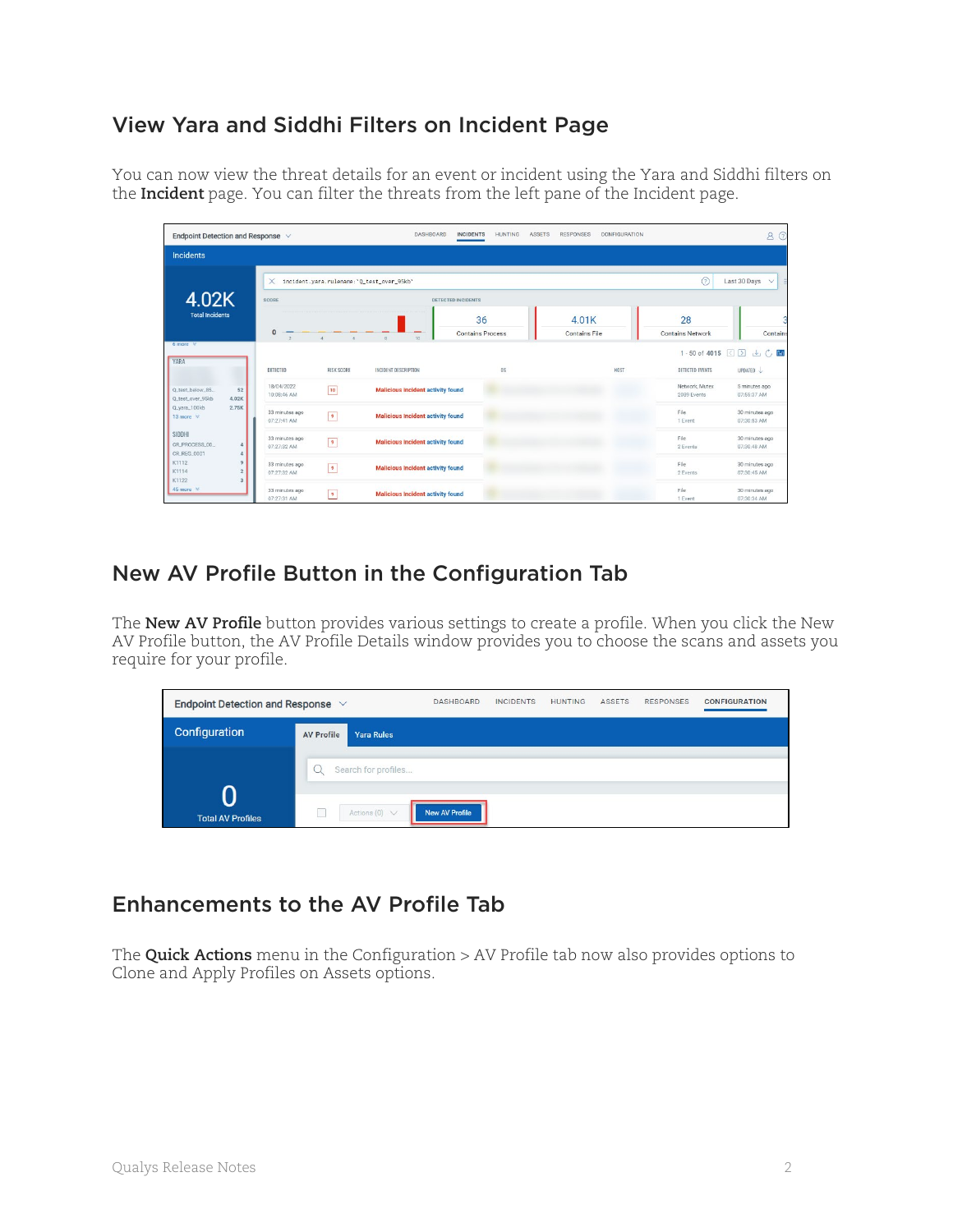

The **Actions** button in the Configuration > AV Profile tab now gives the option to Delete your AV profile.

<span id="page-2-0"></span>

#### New Tokens Support

We have introduced the following Profile Search tokens and the Incident search tokens to enhance your search results:

- **assetCount**: This token helps search for profiles with the asset count from the AV Profile tab.
- **behaviour.isEnabled**: This token helps search for profiles with the Behavioural Detection Enabled from the AV Profile tab.
- **fileScan.isEnabled**: This token helps search for profiles with the On Access Enabled from the AV Profile tab.
- **isDefaultProfile**: This token helps search for profiles with the Default from the AV Profile tab.
- **description**: This token helps search for profiles with the description from the AV Profile tab.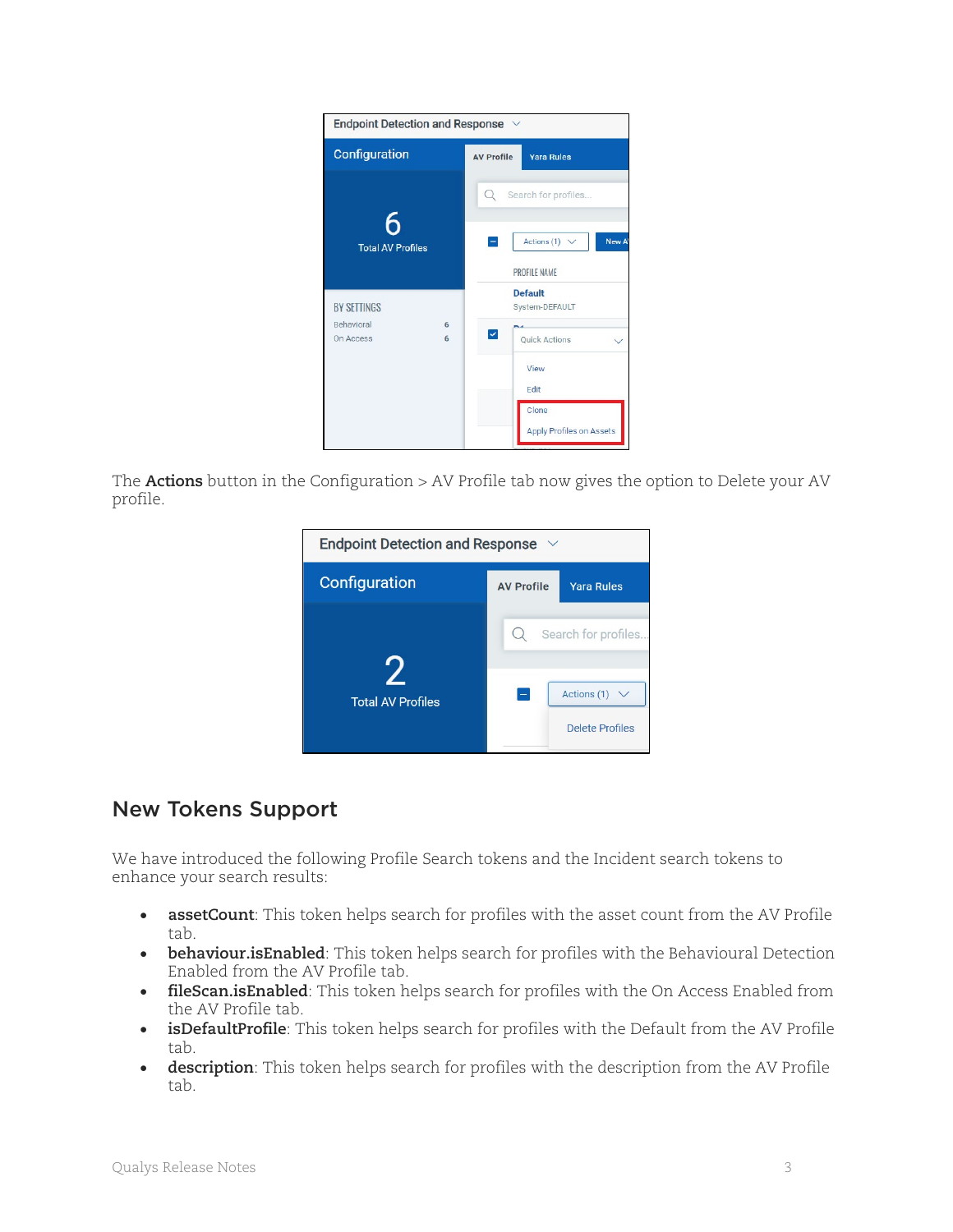- **onDemandScan.isScheduledRunEnabled**: This token helps search for profiles with the On Demand Scan Enabled from the AV Profile tab.
- **name**: This token helps search for profiles with the name from the AV Profile tab.
- **incident.yara.rulename:** Use a string value ##### to detect incident containing specific Yara rules.
- <span id="page-3-0"></span>• **incident.mite.attack.rule.name:** Use a string value ##### to detect incident containing specific Siddhi rules.

#### Removal of Active Threats By Host Tab

With this release, we have removed the **Active Threats By Host** tab. With the removal of the **Active Threats By Host** tab, the Infected Assets details are now available on the **Incidents** page from the **Incidents** tab.

**Note:** You can see Infected Assets details by accessing the **Asset AND MALWARE SUMMARY** widget from the **Dashboard** tab.

| Endpoint Detection and Response $\sim$ |                                                                                                                                                                                                                                                                                                                     | <b>DASHBOARD</b><br><b>INCIDENTS</b><br>HUNTING<br>ASSETS                                          | CONFIGURATION<br>RESPONSES | 800                                        |
|----------------------------------------|---------------------------------------------------------------------------------------------------------------------------------------------------------------------------------------------------------------------------------------------------------------------------------------------------------------------|----------------------------------------------------------------------------------------------------|----------------------------|--------------------------------------------|
| Incidents                              |                                                                                                                                                                                                                                                                                                                     |                                                                                                    |                            |                                            |
|                                        | Q Search for incidents                                                                                                                                                                                                                                                                                              |                                                                                                    |                            | $\odot$<br>Last 30 Days $\vee$<br>$\equiv$ |
| 63.9K<br><b>Total Incidents</b>        |                                                                                                                                                                                                                                                                                                                     | \$<br>Please enter a more specific time-frame or search query to view the chart and filter counts. |                            |                                            |
|                                        | Group By: Asset $\hspace{0.1cm}\times\hspace{0.1cm} \hspace{0.1cm} \hspace{0.1cm} \hspace{0.1cm} \hspace{0.1cm}\hspace{0.1cm}\hspace{0.1cm} \hspace{0.1cm}\hspace{0.1cm}\hspace{0.1cm}\hspace{0.1cm}\hspace{0.1cm}\hspace{0.1cm}\hspace{0.1cm}\hspace{0.1cm}\hspace{0.1cm}\hspace{0.1cm}\times\hspace{0.1cm}\cdots$ |                                                                                                    |                            | 1-9 of 9 3 3 山 C M @                       |
|                                        | <b>ASSET NAME</b>                                                                                                                                                                                                                                                                                                   |                                                                                                    |                            | COUNT                                      |
|                                        | edrga1                                                                                                                                                                                                                                                                                                              |                                                                                                    |                            | 30910                                      |
|                                        | us03edrubu01                                                                                                                                                                                                                                                                                                        |                                                                                                    |                            | 22554                                      |
|                                        | win10-203                                                                                                                                                                                                                                                                                                           |                                                                                                    |                            | 3231                                       |
|                                        | win10-98-92                                                                                                                                                                                                                                                                                                         |                                                                                                    |                            | 3173                                       |
|                                        | pod1-siddhi-akshat                                                                                                                                                                                                                                                                                                  |                                                                                                    |                            | 1989                                       |
|                                        | pod01-do-not-touch                                                                                                                                                                                                                                                                                                  |                                                                                                    |                            | 1027                                       |

#### <span id="page-3-1"></span>Updates for New Malicious Events

With the Siddhi revised rule, the new malicious events found for the day are now shown for the risk score greater than 3.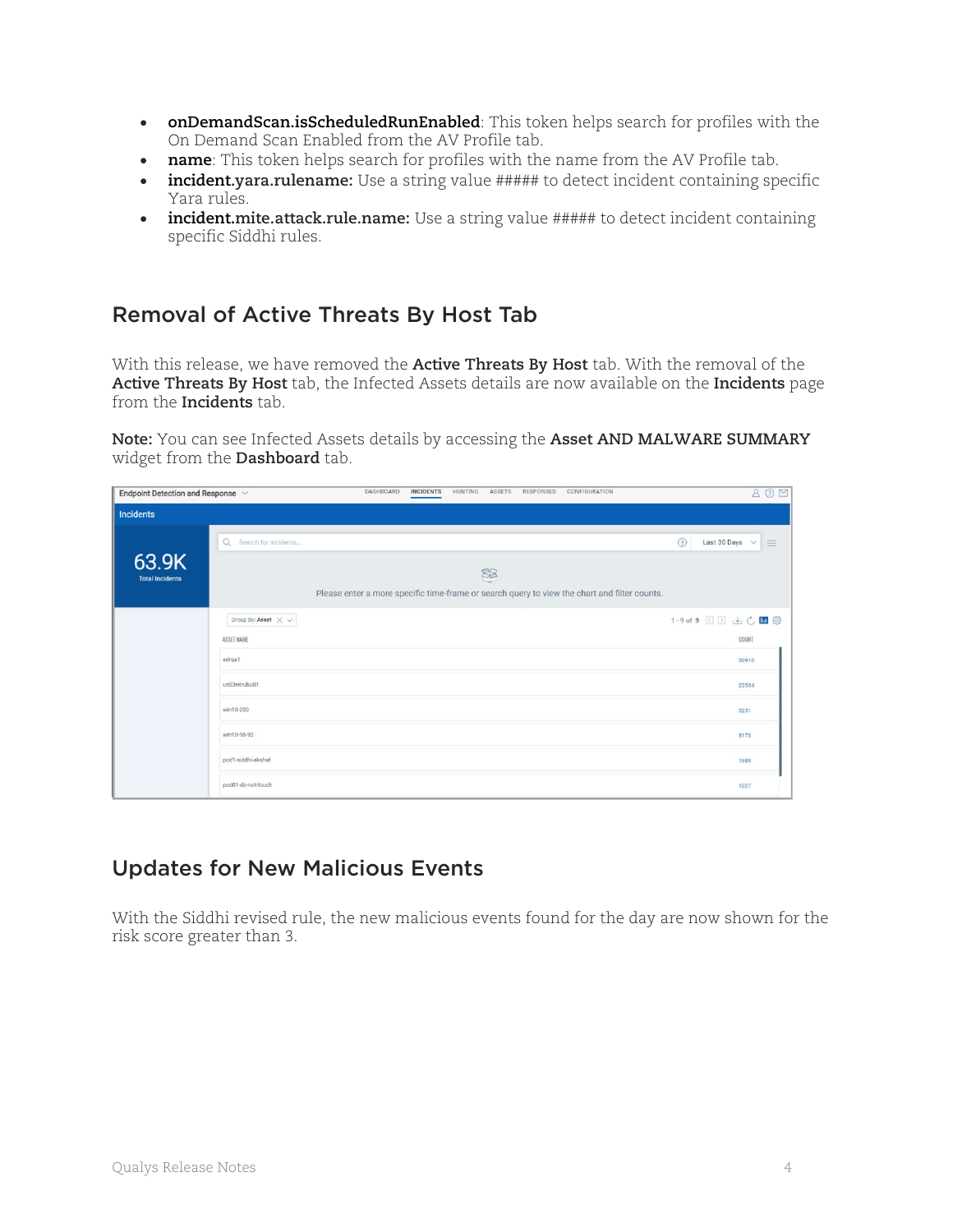| Endpoint Detection and Response V                                                                                                |                           |                                                                         | <b>DASHBOARD</b><br><b>INCIDENTS</b><br><b>HUNTING</b><br><b>RESPONSES</b><br><b>CONFIGURATION</b><br><b>ASSETS</b>                                                 |                                    | $8(2)$ $\Box$                                                                                                        |
|----------------------------------------------------------------------------------------------------------------------------------|---------------------------|-------------------------------------------------------------------------|---------------------------------------------------------------------------------------------------------------------------------------------------------------------|------------------------------------|----------------------------------------------------------------------------------------------------------------------|
| <b>Hunting</b>                                                                                                                   |                           | <b>Current View</b>                                                     | <b>Historic View</b>                                                                                                                                                |                                    |                                                                                                                      |
| 80<br><b>Total Events</b>                                                                                                        |                           | $\times$<br>indication.score > 3                                        |                                                                                                                                                                     |                                    | $\odot$<br>Today<br>$\checkmark$<br>$\equiv$                                                                         |
|                                                                                                                                  |                           |                                                                         | 2:00 AM<br>$MA$ 00 $\Delta$<br>6:00 AM<br>8:00 AM<br>10:00 AM<br>12:00 PM<br>2:00 PM<br>4:00 PM                                                                     | 6-00 PM                            | 8:00 PM<br>10:00 PM<br>13 May                                                                                        |
| <b>TYPE</b><br>file<br>network<br>process                                                                                        | 67<br>$\overline{7}$<br>6 | Group By:<br>$\checkmark$<br>DETECTED J<br>8 minutes ago<br>11:00:15 AM | $\nabla$ Filters $\nabla$<br>OBJECT<br>ASSET<br><b>TYPE</b><br>$^{+0.0}_{-0.0}$<br>node02-593<br>Network connection 104.121.255.37:80 is established by svchost.exe | SCORE<br>10                        | 1-50 of 80 ( ) 」 心 ( ) 圖 @<br><b>DETAILS</b><br><b>REMEDIATION ACTION</b><br>MalFamily<br>Kill Process<br>Ransomware |
| <b>EVENT ACTION</b><br>66<br>created<br>established<br>listening<br>6<br>rename<br>6<br>running<br>SCORE<br>10<br>65<br>$\Omega$ |                           | 14 minutes ago<br>10:53:46 AM                                           | node01-593<br>$\frac{100}{6}$<br>Network connection ::: 7680 is listened by sychost.exe                                                                             | 10                                 | MalFamily<br>Kill Process<br>Ransomware                                                                              |
|                                                                                                                                  |                           | 36 minutes ago<br>10:31:45 AM                                           | $\Box$<br><b>DESKTOP-RMOCUG.</b><br>File C:\Users\Administrator\AppData\Local\Programs\Opera\86.0.4363.59\resources\standar<br>10.115.138.120                       | $\bullet$                          | test_fam_<br>Quarantine File<br>oua                                                                                  |
|                                                                                                                                  |                           | 37 minutes ago<br>10:30:34 AM                                           | ₿<br><b>DESKTOP-RMOCUG.</b><br>File C:\Users\Administrator\AppData\Local\Temp\.opera\FEEBA8528E49\CUsersAdministrato<br>10.115.138.120                              | $\overline{\phantom{a}}$<br>$\sim$ | test_fam_<br>Quarantine File<br>$\checkmark$<br>pua                                                                  |
|                                                                                                                                  |                           | 2 hours ago<br>09:22:20 AM                                              | node01-593<br>Network connection ::: 7680 is listened by svchost.exe<br>$-20$                                                                                       | 10                                 | MalFamily<br>Kill Process<br>Ransomware                                                                              |
| 6                                                                                                                                | $\overline{2}$<br>6       | 4 hours ago<br>07:20:01 AM                                              | node02-593<br>P<br>Process C:\cmd.exe is executed by sychost.exe                                                                                                    | $\overline{4}$                     | T1059_00<br>Kill Process                                                                                             |

**Note:** You can see the Malware count by accessing the **Asset AND MALWARE SUMMARY** widget from the **Dashboard** tab.

#### <span id="page-4-0"></span>Changes in Incident Creation Criteria

The incident creation criteria have been modified. With this release, events with an event score greater than or equal to 4 will create an incident. However, its related events with a score between 0 to 10 will be part of an incident.

**Note:** Create alerting rules that are best suited to your business model. For example, 1 to 3 is low, 4 to 6 is medium, 7 to 9 is high, and 10 is critical event severity. As low severity events might be large in volume, you might not want to consider them while creating the alerting rules.

#### <span id="page-4-1"></span>Incident Description for the Malicious Events on the Events Details Page

With this release, a lot of manual effort to identify the incident details for the malicious events has been eliminated. You can now see the **Incident Description** for the malicious events on the **Event Details** page. This is applicable to the malicious events that are shown by clicking the **Current View** and **Historic View** tabs.

Upon clicking the malicious event from the **Current View** and **Historic View** tabs, the **Event Details page** opens. You can see **Incident Description** for the malicious event on the **Event Details** page.

By clicking the **Incident Description**, you can see the Incident Details for the respective malicious event.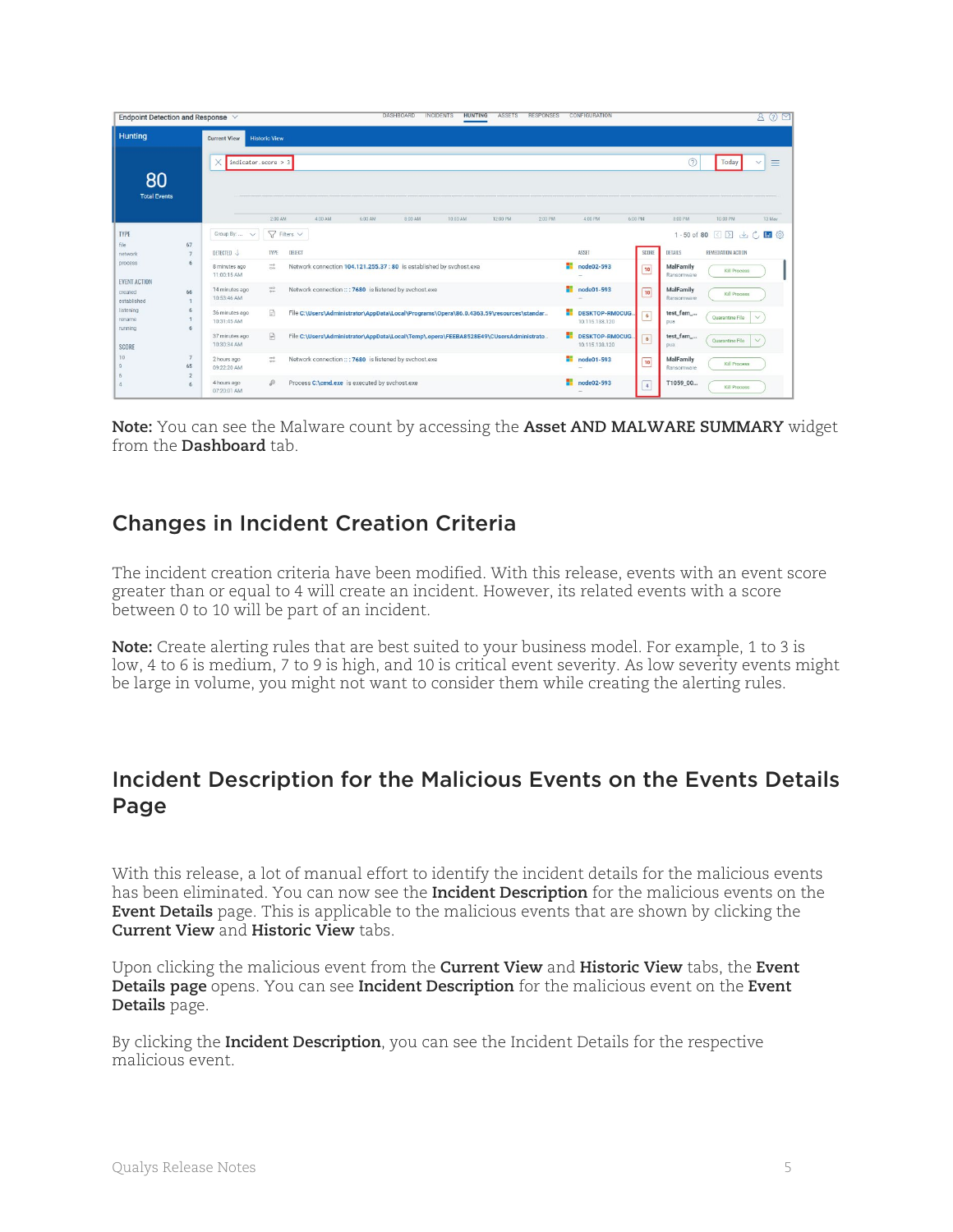| ← Event Details:52.143.86.214            |                                                                                                      |                                                                                                          |                                   |  | New<br>$\langle$ Previous                                                                                                         |  |
|------------------------------------------|------------------------------------------------------------------------------------------------------|----------------------------------------------------------------------------------------------------------|-----------------------------------|--|-----------------------------------------------------------------------------------------------------------------------------------|--|
| VIEW MODE<br>Summary                     | Summary                                                                                              |                                                                                                          |                                   |  | <b>Asset Details</b>                                                                                                              |  |
| Event History<br>Image<br>Parent Process | 52.143.86.214<br>$\circ \circ \circ$<br>Remote Address Port. 443<br>$\phi$<br>Remote Address FQDN: - |                                                                                                          |                                   |  | TRAVIS-DEMO-1<br><b>College</b><br>T<br>OS: Windows                                                                               |  |
| Process Tree                             | <b>Malicious Detection</b><br>₳                                                                      | Kill Process<br>The object is identified as malicious due to bad reputation in Threat Intelligence Feeds |                                   |  |                                                                                                                                   |  |
|                                          | <b>Threat Details</b><br>Threat Name<br>MalThreat                                                    | Category<br>Ransomware                                                                                   | Score<br>$\boxed{10}$ 0           |  | <b>FODN</b><br>TRAVIS-DEMO-1.WORKGROUP<br>IPv4<br>10.113.107.222<br>IPv6<br>fe80:0:0:0:98bf:8b63:74f:ffc9<br>23724517<br>Asset ID |  |
|                                          | Incident Description<br>MalFamily                                                                    |                                                                                                          |                                   |  | Activity<br>Last User Login edr                                                                                                   |  |
|                                          | <b>Network</b><br>Local Address IP                                                                   | Local Address Port                                                                                       | Protocol                          |  | Last System Bo., 29/04/2022 01:27:58 PM<br>Created On<br>23/02/2022 07:30:08 AM                                                   |  |
|                                          | 10.113.107.222<br>Action<br>ESTABLISHED<br>Remote Address FQDN                                       | 54831<br>Remote Address IP<br>52.143.86.214                                                              | TCP<br>Remote Address Port<br>443 |  | Last Checked In 10/05/2022 06:22:01 AM<br>Location                                                                                |  |

| View Mode                           | Summary                             |                                                    |          |                        |          |                               |
|-------------------------------------|-------------------------------------|----------------------------------------------------|----------|------------------------|----------|-------------------------------|
| Summary<br>Timeline<br>Process Tree | 觉                                   | <b>MalFamily causing 2 Events</b><br>TRAVIS-DEMO-1 |          |                        |          | Risk Score 10                 |
| Risks And Exploits                  | Incident<br>Detected<br>an hour ago |                                                    |          | Updated<br>an hour ago |          |                               |
|                                     | <b>Detected Events</b>              |                                                    |          |                        |          |                               |
|                                     |                                     | $\circ$                                            | $\theta$ | $\overline{2}$         | $\theta$ | $\begin{matrix} \end{matrix}$ |
|                                     |                                     |                                                    |          |                        |          |                               |

# <span id="page-5-0"></span>Refresh Button added to the Incidents Page

A refresh button is added to the **Incident Details** page that enables you to fetch all the details about the incident.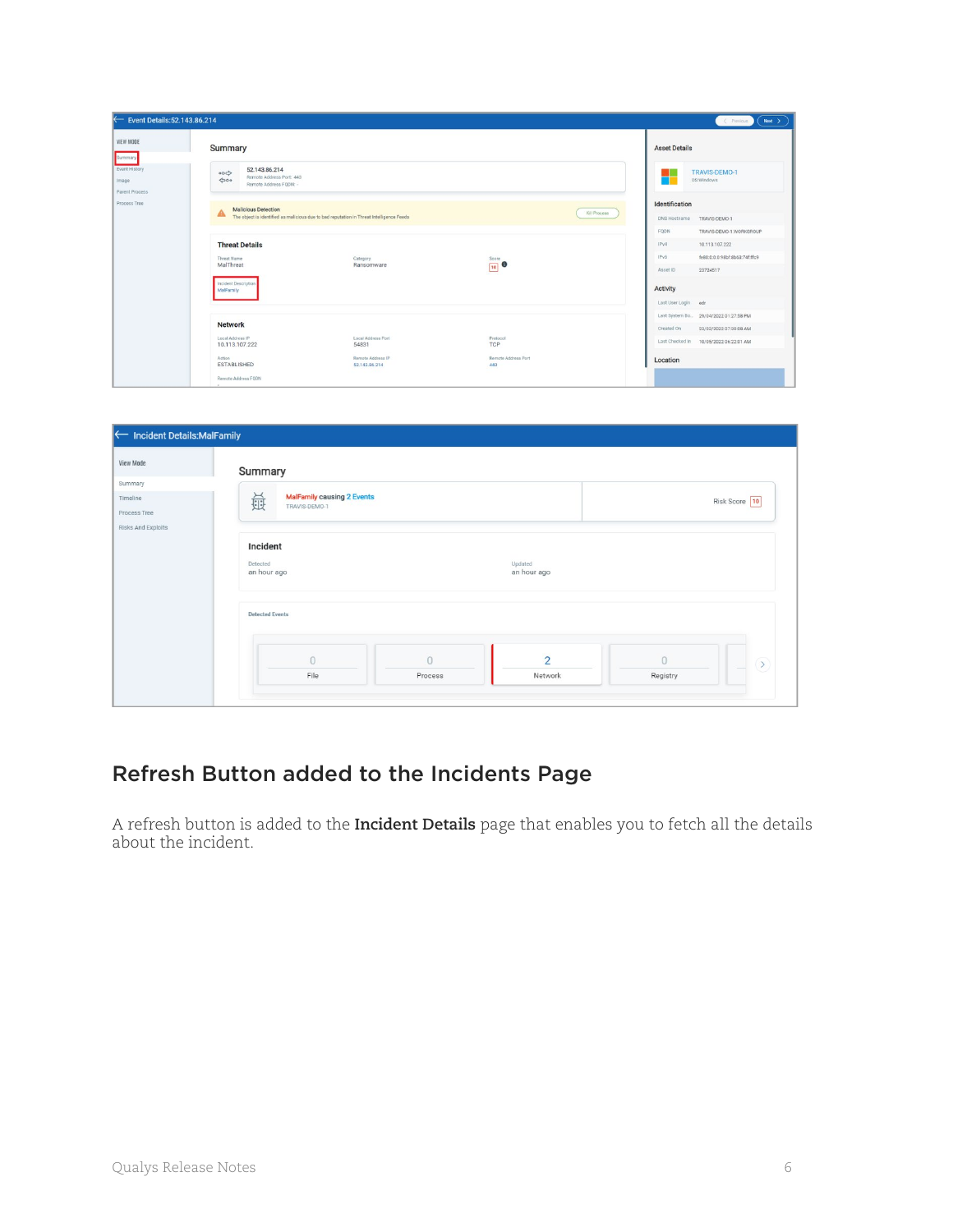| ← Incident Details:Malicious Incident |                                                                             | Next ><br>$\langle$ Previous |
|---------------------------------------|-----------------------------------------------------------------------------|------------------------------|
| <b>View Mode</b><br>Summary           | <b>Process Tree</b>                                                         |                              |
| Timeline<br>Process Tree              | 远<br>Malicious Incident causing 24 Events<br>node02-593                     | Risk Score 9                 |
| Risks And Exploits                    | $\frac{1}{2}$<br>$\Delta$<br>$+$                                            | $x^{k}$                      |
|                                       | wininitext.dll<br>Clipc.cll<br>ShellExperienceHost exe<br>$-CP$ File<br>24C |                              |
|                                       | DolbyDecMFT.dll<br>WUDFPlatform.dll                                         |                              |